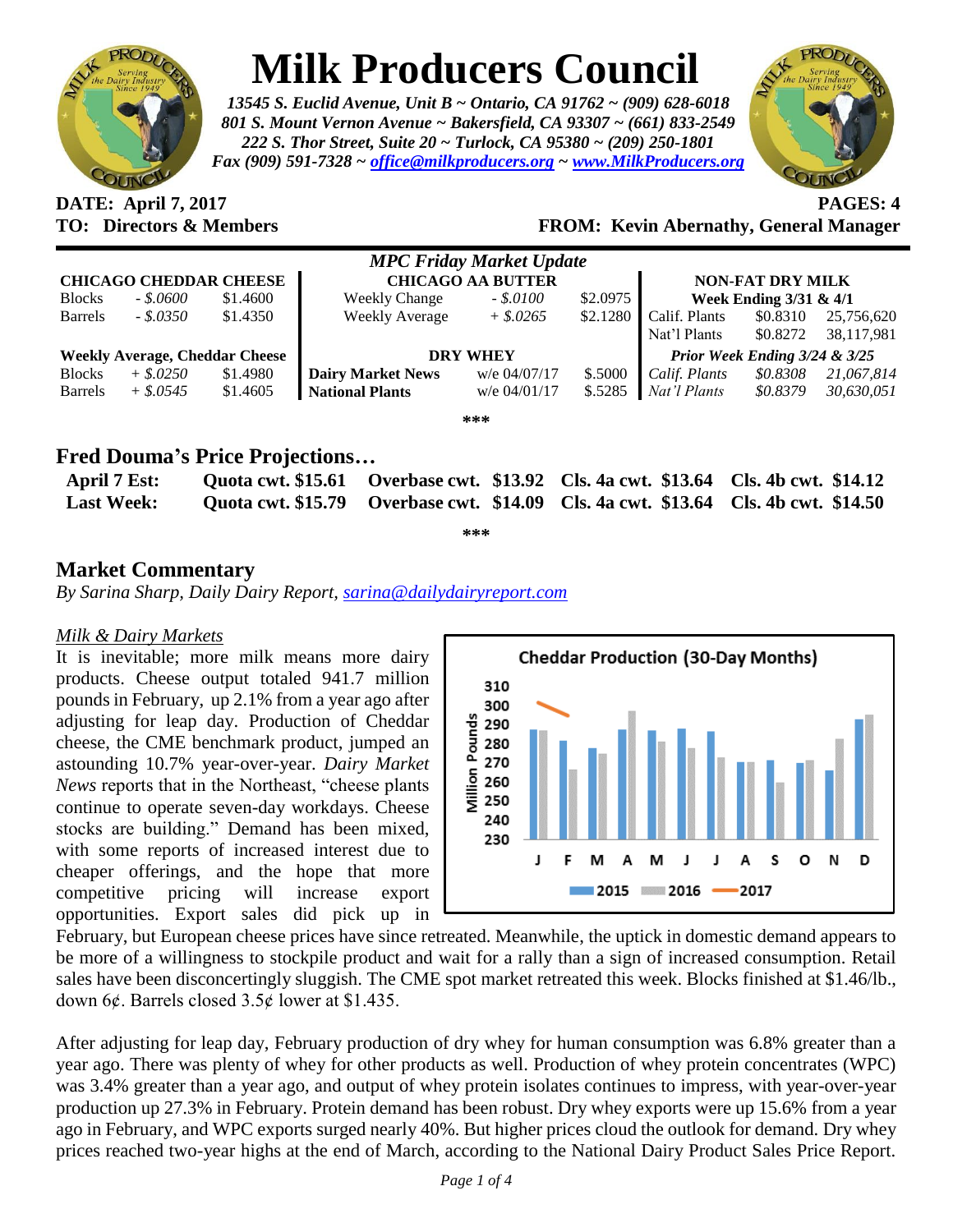

Competition is picking up overseas and milk powder offers a cheap source of protein at home. Whey futures retreated this week, and Class III futures finished deep in the red. The June contract lost  $68¢$ .

The butter market rallied early in the week and then faded. CME spot butter finished today at \$2.0975, down 1¢ from last Friday. Most Class IV contracts settled between  $10¢$  and  $30¢$  lower. February butter output faded to 164.3 million pounds, down 2.4% from a year ago. Production was constrained along the West Coast and in Idaho after a bout of harsh winter weather. Going

forward, churns are likely to increase output. Cream is plentiful, and Passover and Easter orders have been filled.

The CME spot nonfat dry milk (NDM) market lost a penny on Monday and regained it on Friday, finishing steady at  $81¢$ . At the Global Dairy Trade (GDT) auction, skim milk powder (SMP) fell 0.8%, while whole milk powder (WMP) climbed 2.4%, enough to push the GDT Index up 1.6% from the previous event. Adjusting for protein, GDT SMP is equivalent to NDM at  $93¢$ , well above the spot price in the U.S. In Europe, prices have dipped back below the government's floor price. The Intervention purchase program is once again in play, and Poland added a small volume to the government's colossal milk powder stockpile.

![](_page_1_Figure_5.jpeg)

U.S. production of NDM and SMP totaled 180.1 million pounds in February, up 3.4% from a year ago, but short of daily average output in January. Low prices allowed merchants to keep product moving. Exports reached 114.6

![](_page_1_Figure_7.jpeg)

million pounds, up 30.6% from the previous year on a daily average basis. Despite all the heated rhetoric, shipments to Mexico were up an impressive 38% from last February. Nonetheless, manufacturers stocks climbed 33 million pounds to 259.7 million pounds, up 19.9% from a year ago.

Dairy products will continue to pile up unless demand grows more quickly than supply. That is unlikely to happen in the near term. Milk is sloshing around, and the lack of processing capacity is becoming a major issue. This week Wisconsin-based Grassland Dairy Products

informed 75 dairy producers that beginning in May it could no longer take their milk. Grassland had been selling the equivalent of one million pounds of milk per day to Canada in the form of ultra-filtered milk. Canada has been threatening to cut off those imports for a while, reclassifying the milk as "Class VII" so that it could be stopped at the border. Canada made good on those threats with very little notice, leaving Grassland and others without a market. The National Milk Producers Federation, U.S. Dairy Export Council, and the International Dairy Foods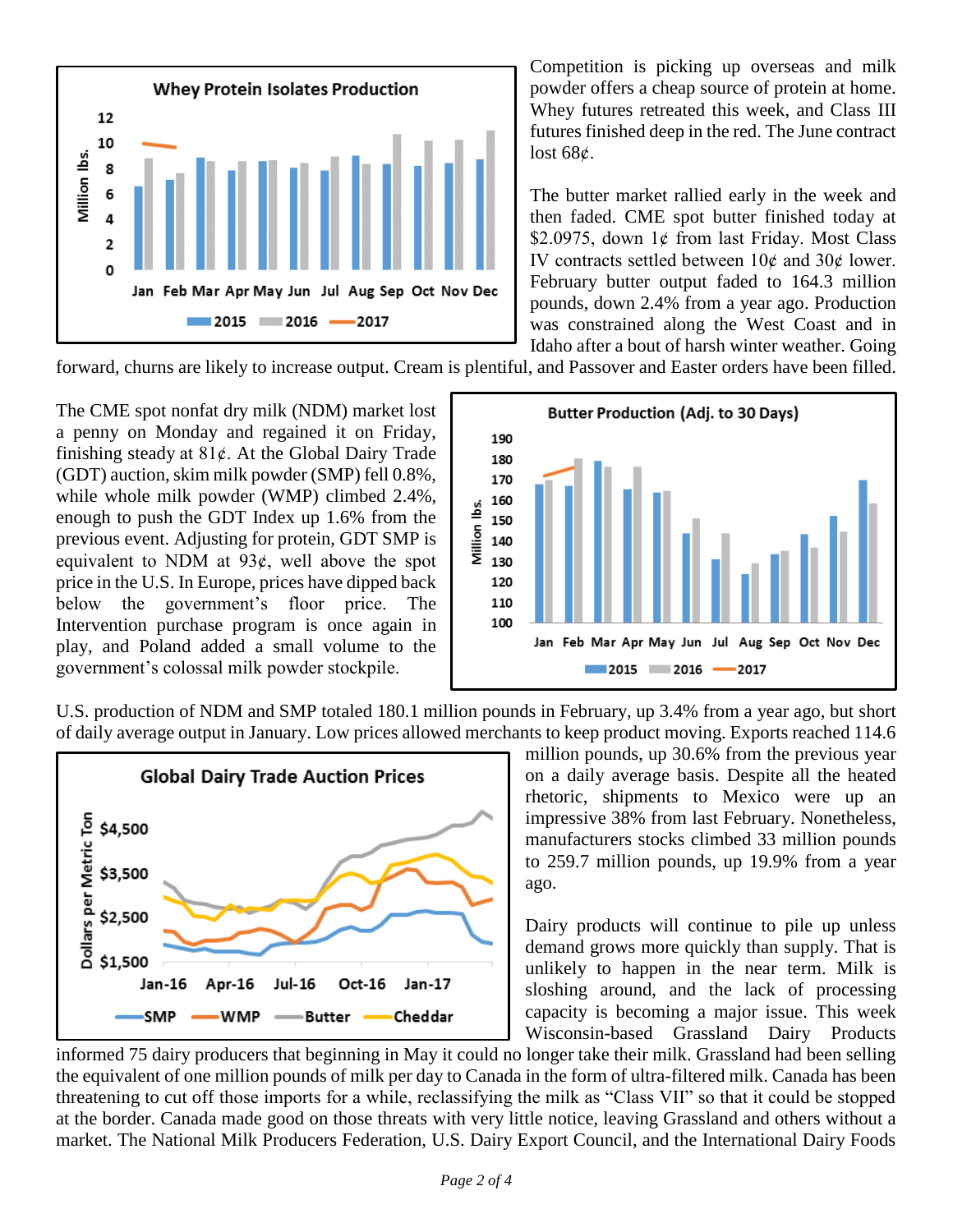Association are calling on the U.S. to take immediate action against Canada's trade violation. But the wheels of bureaucracy turn slowly, and milk and dairy product markets sour quickly.

In this oversupplied environment, dairy producers are bearing the brunt of the pain. Some small producers in Wisconsin and those in similar straits in New York could throw in the towel. Others will scramble to find new homes for their milk, and they probably won't be well-paid. The impact of this excess milk on dairy producer premiums will ripple through both regions.

![](_page_2_Figure_2.jpeg)

USDA announced March Class III milk at

\$15.81/cwt., down \$1.07 from February but up \$2.07 from a year ago. California 4b milk was \$13.76, down \$2.05 for the month and up  $52¢$  from last year. At \$14.32, March Class IV milk was down \$1.27 from last year but up \$1.58 from March 2016. California 4a milk dropped to \$13.96 in March, down \$1.44 from February but up \$1.55 from last March.

#### *Grain Markets*

May corn settled at \$3.595 per bushel today, almost a nickel lower than last Friday. At \$9.42, May soybeans were  $4¢$  lower. South America's big crops and abundant domestic supplies continue to weigh on both markets. In Brazil, weather conditions are nearly ideal. In parts of Argentina, heavy rains have damaged the soybean crop and slowed harvest. Still, estimates of South American crop production continue to climb. Feed prices will move back and forth on the whims of the weather, but it will be difficult to sustain a substantial rally without widespread crop issues this season.

\*\*\*

## **CDFA Holds a Meeting and Makes an Announcement**

*By Geoff Vanden Heuvel, MPC Board Member and Economic Consultant.*

On Tuesday, April 4, 2017, the California Department of Food and Agriculture (CDFA) conducted a public meeting in Modesto. Dairy producers provided input as to how CDFA should manage quota in the event that California producers vote to enter the Federal Milk Marketing Order (FMMO) program.

The meeting, which was very well attended by producers and other interested parties, was led off by comments from CDFA Deputy Secretary Jim Houston. He said the department was reviewing the legal authorities and responsibilities given it by California law and emphasized that Secretary Karen Ross and the entire department were committed to facilitating industry self-determination with regards to the decision about whether or not to join the FMMO system. He stated that CDFA recognized its role that USDA had assigned in regards to the California Quota program, in a FMMO. There were three questions CDFA was seeking answers to. They were:

- 1. Should all Grade A milk be subject to a quota assessment or only pooled milk?
- 2. What is the best mechanism to gather the requisite data from handlers to calculate the necessary deduction as this will not be provided for under the FMMO?
- 3. What is the process by which CDFA shall collect, distribute and enforce quota payments?

As we mentioned in last week's article, the first question is really the important one: Should all Grade A milk be